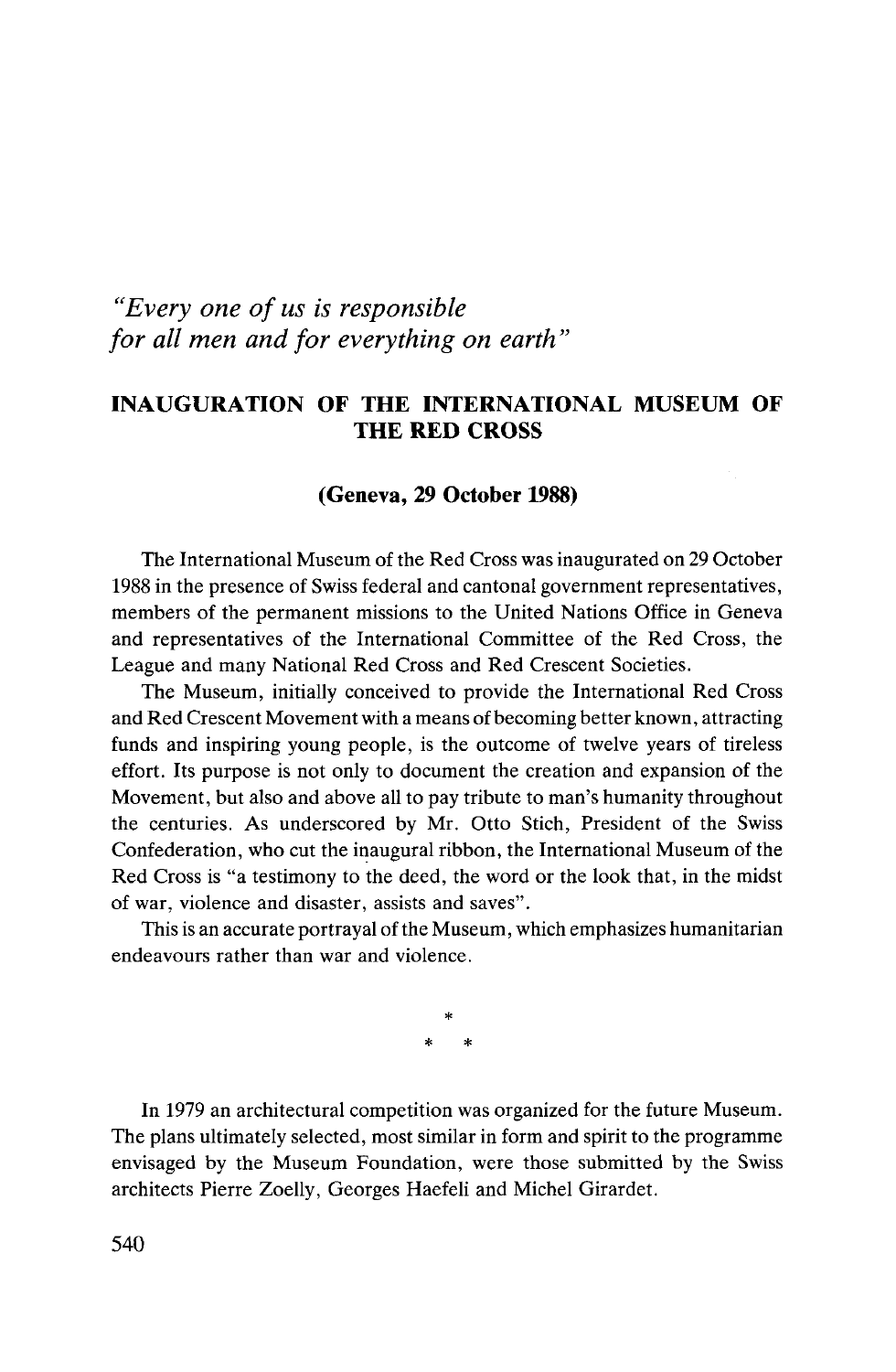The foundation stone was laid in November 1985 at an official ceremony attended by Nancy Reagan and Raissa Gorbachev. The collections, selected from sources throughout Europe and the United States, include various historical documents, photographs and films from the ICRC's archives.

The Museum was totally financed outside of the Movement. The Museum Foundation, headed by Mr. Philippe de Week, sought no contributions from the Red Cross and Red Crescent institutions nor from the general public. The 24 million Swiss francs needed to implement the project were raised among private concerns and governments. The Swiss Confederation and the Canton and City of Geneva contributed about 7.5 million Swiss francs.

Set in the hillside below the ICRC's headquarters, the Museum is approached through an atrium where concrete, glass and light blend harmoniously. The exhibition is divided into eleven large areas where state-of-the-art museum technology is used to trace the history of man's humanity and to show how the Movement has channelled this universal quality.

On entering the exhibition, the visitor is greeted by images of merciful acts and customs whereby all civilizations have shown a spontaneous desire to preserve life and assist others without discrimination. Further on, a panoramic audiovisual show conveys the horror of Solferino and points to Henry Dunant's initiative, which led to the foundation of the Red Cross. Archive films, scale models and photographic and iconographic montages then depict the development of the International Red Cross and Red Crescent Movement, its work during the First and Second World Wars and its activities in situations of conflict and natural disasters up to the present time.

The Museum also displays the complete collection of seven million index cards filed during the First World War by the International Prisoners of War Agency, a telegram 72 metres (236 feet) long sent in 1943 to the ICRC by the American Government and listing the names of 2,341 German prisoners of war transferred to the United States, and an exact replica of a cell with a floor space of four square metres (43 sq. ft), in which an ICRC delegate found 17 political detainees who had been held there for several months. All of these Red Cross activities took place during events that have shaped the history of humanity since 1863 and are engraved on the Museum's Wall of Time.

In the words of the Museum's Director, Laurent Marti: "Wars, disasters, epidemics, massacres, genocides and collective and individual tragedies, such are the milestones of man's fate that cover the Wall of Time. Against this